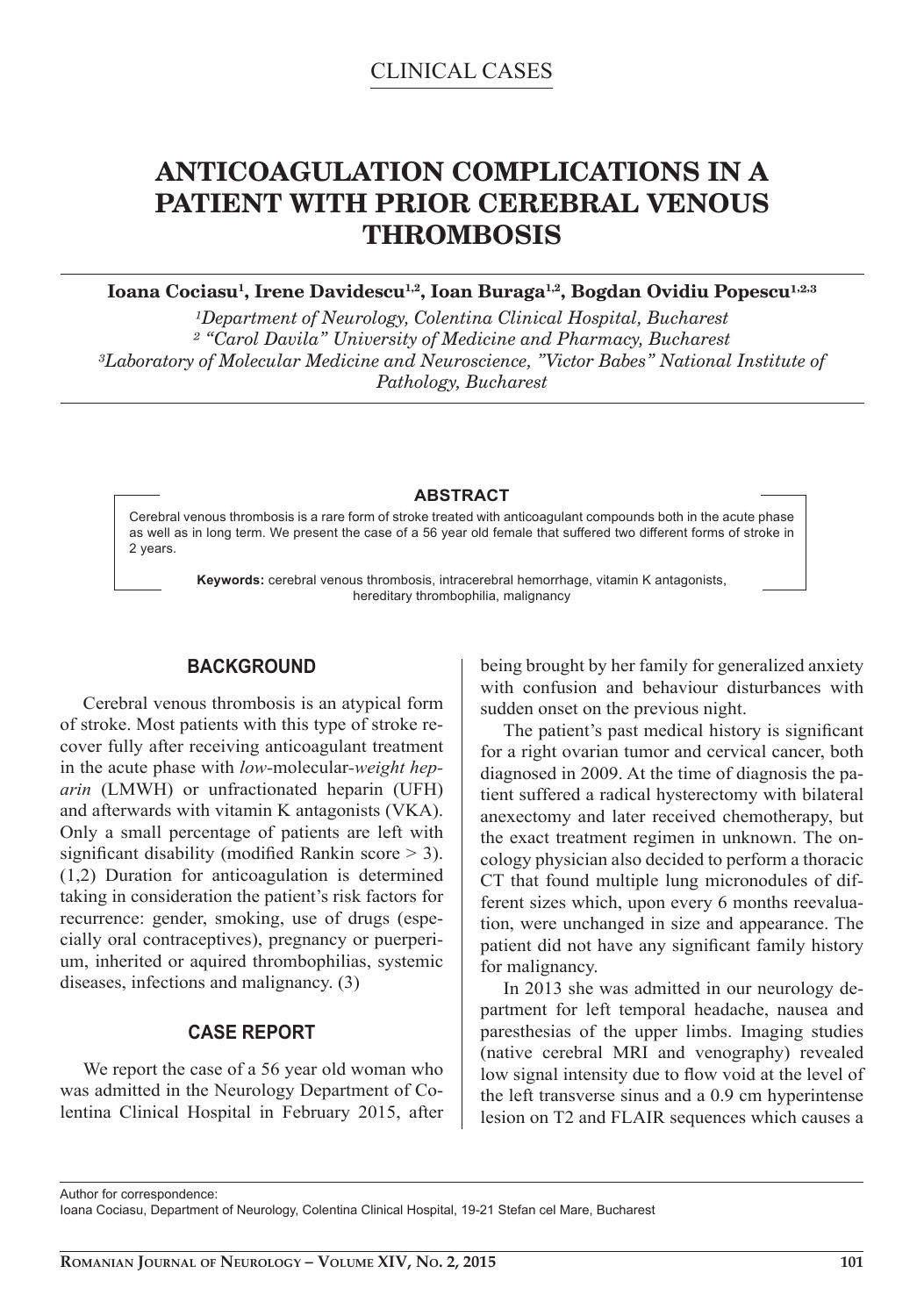filling defect at the same level (Figure 1 a, b). Subsequently she was diagnosed with left transverse sinus thrombosis which was considered to be secondary to a hypercoagulable state. She was screened for hereditary thrombophilias which revealed hyperhomocysteinemia, homozygous plasminogen activator inhibitor (PAI-1) and heterozygous methylenetetrahydrofolate reductase (MTHFR)-A1298C and C677T mutations. Anticoagulant treatment was initiated with acenocumarol. At the time she was now admitted she was still taking acenocumarol 5 mg two days in a row with one day 4 mg with a target INR value between 2 and 3. Last control of INR was two months ago and it was in range.

General examination was unremarkable, the patient was alert, responsive and still quite anxious, blood pressure and pulse were slightly elevated.

Neurological examination found slightly flattened nasolabial fold, evenly distributed left hemi-





*FIGURE 1. a, b Coronal and axial FLAIR sequences after gadolinium enhancement show partially obstructed left transverse sinus with 0.9 cm hypointense area consistent with the appearance of a clot.* 

paresis  $(4/5 \text{ MRC})$ , with spasticity, brisk reflexes and Babinski sign present on the left. Routine blood tests were normal except for the INR value which was 5.2.

We performed an emergency cerebral CT scan which showed a well demarcated mass at the level of the frontal semioval center, 21/20 mm in size, predominantly hyperdense with a hypodense center. The scan also showed moderate perilesional edema, mass effect on the adjacent cerebral parenchyma and a midline shift of about 3 mm to the left. The CT images (Figure 2  $a$ , b) were significant for intracerebral hemorrhage (ICH) either spontaneous or due to a possible bleeding metastasis and a recommendation was made for a brain MRI.

We performed an enhanced brain MRI which showed a frontal subcortical space occupying lesion with hypo/isointensity on T2-weighted and



*FIGURE 2. a, b Native CT scan of the brain shows right frontal hyperdense lesion with hypodense center (bull's eye sign). The lesion is well demarcated, with slight perilesional edema and mass effect on neighbouring structures.*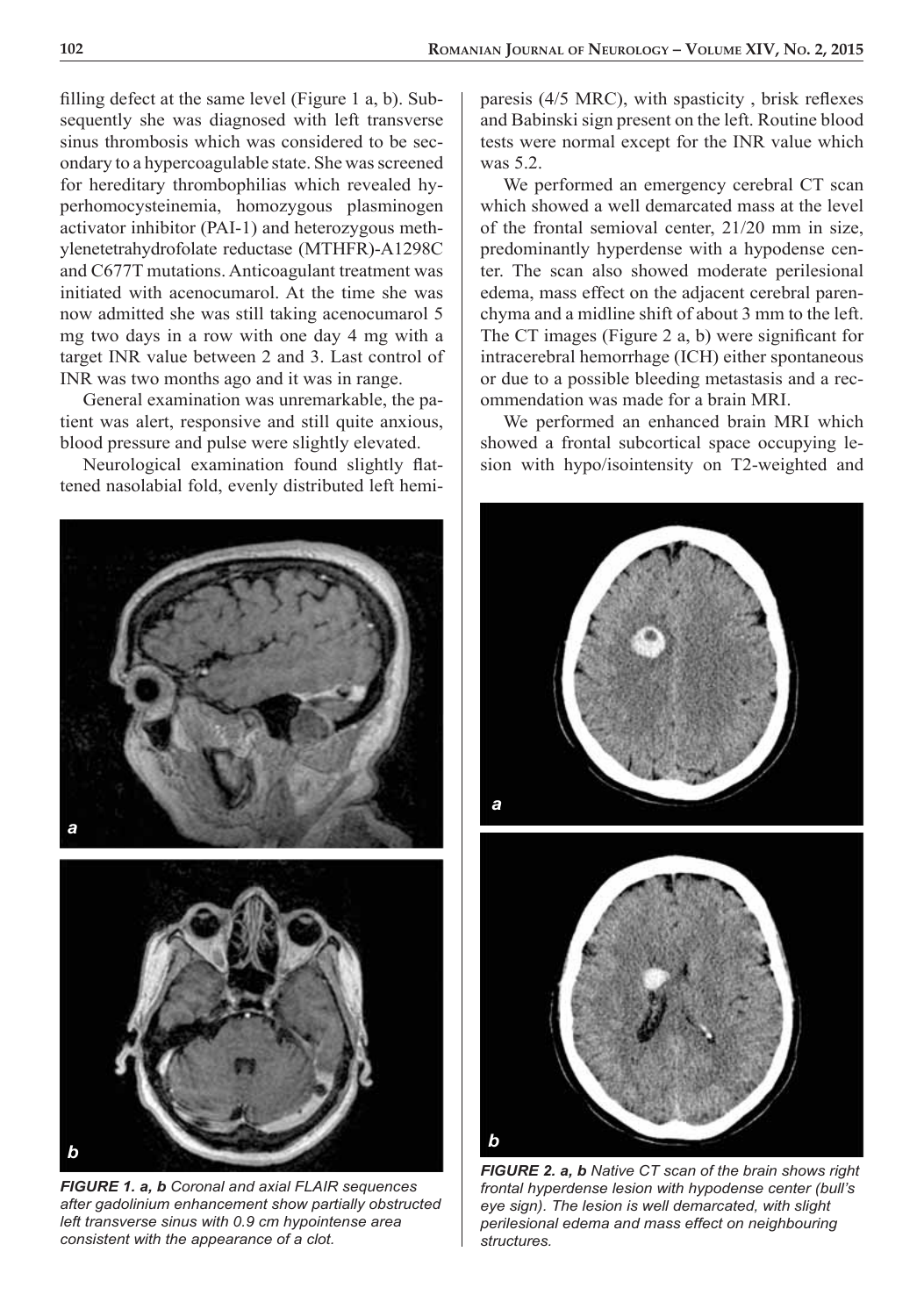FLAIR sequences, with central hyperintensity on T2 images suggestive for a subacute hematoma. Diffusion weighted images show slight hyperintensity. (Figure  $3$  a, b, c, d, e)

The patient received osmotherapy with mannitol, antiedema therapy with dexamethasone 6 mg daily and anticonvulsive therapy and was referred to a neurosurgical unit for further evaluation.

Due to the raised suspicion for metastasis and the history of the patient, the neurosurgical team decided to operate the patient and excise the mass for biopsy. Gross examination of the surgically re-





*FIGURE 3. a, b Axial FLAIR and T2-weighted images show the lesion as being hypointense, inhomogenous, with a hyperintense center with the appearence of a "bull's eye".*



*FIGURE 3 c. Sagittal T1-weighted image (T1W) shows isointense to hypointense lesion in the right frontal lobe with surrounding moderate vasogenic edema. d. Coronal FLAIR sequence – hyperintense center with hypo/isointense halo and surrounding edema. e. Diffusion weighted imaging (DWI) shows slight hyperintensity in the right frontal lobe.*